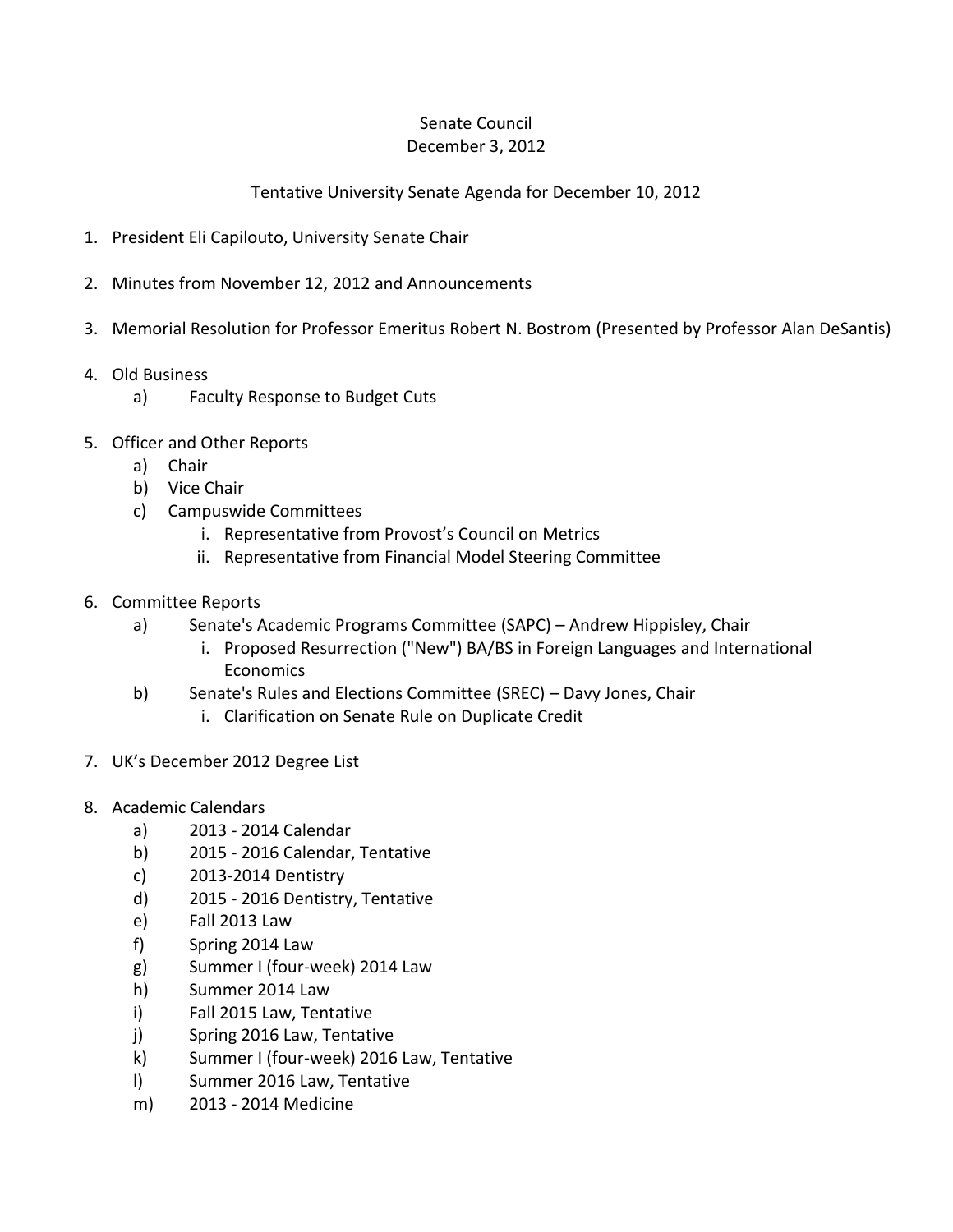- n) 2015 2016 Medicine, Tentative
- o) 2013 2014 Pharmacy
- p) 2015 2016 Pharmacy, Tentative
- q) 2013 2014 Winter Intersession
- r) 2015 2016 Winter Intersession, Tentative
- 9. Proposed New Standing Committee: Senate Advisory Committee on Disability Accommodation and Compliance
- 10. Proposed Name Change for the Center for Health Services Management and Research